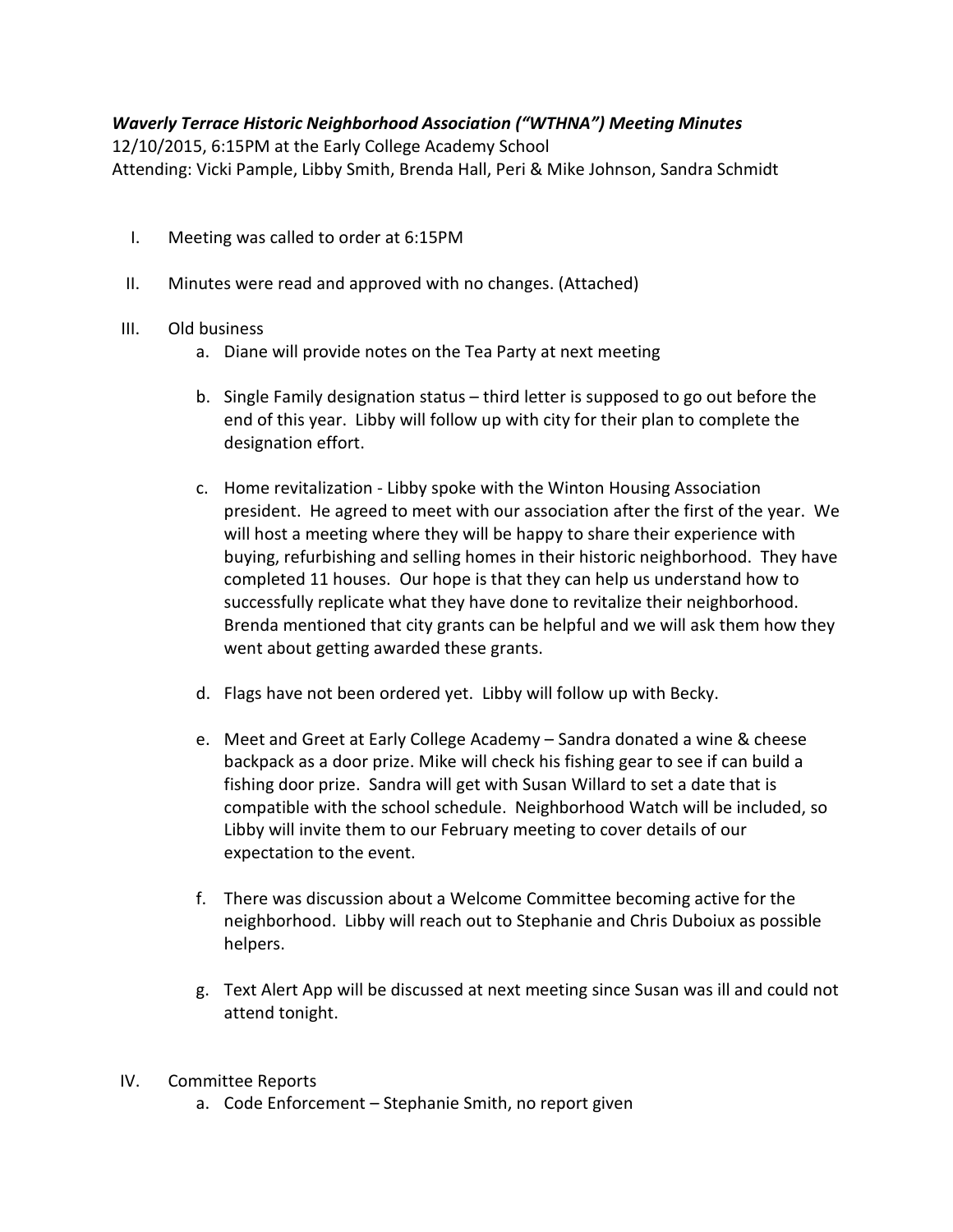b. Awareness – Mike Johnson (www.waverlyterrace.org)

Yard Sign estimates were provided with these terms:

- i. 10 signs
- ii. Corrugated plastic
- iii. 18" x 24"
- iv. Double-sided
- v. 3 Color
- vi. Wire stake

Signs on the Cheap (internet sign maker) = \$135.10 Sunshine Banners, 3441 Hamilton Rd = \$480 or \$267.00 for single sided

A motion was made and seconded to purchase 10 signs at Signs on the Cheap. Mike will order the signs and they should be received before our next meeting

c. Fundraising – Vicki Pample

Yard Sale – Late April/early May. Brenda has not had an opportunity to talk with the owners of the white house owner for permission to use their yard for the sale. Mike volunteered to go to the house with Brenda. Libby will try to get contact information from Becky A and get it to Brenda. Vicki & Brenda will choose weekend and announce it at the next meeting.

- d. Improvement Brenda Hall, will contact her committee members for commitment to take a flower bed to take care of it. That way we don't have to organize a group schedule and the person can maintain the bed at their convenience.
- e. Treasurer Becky Antrobius over the phone report \$62 for something, but is was unclear (bad / noisy connection)
	- i. Remind her to have money transferred from Historic society to our cashflow account
- V. New Business No new business
- VI. Next Meeting Thursday, 1/21/2016, 6:15PM, Confirmed with Susan Willard Early College Academy, 2701 11<sup>th</sup> Avenue
- VII. Meeting adjourned at 7:16PM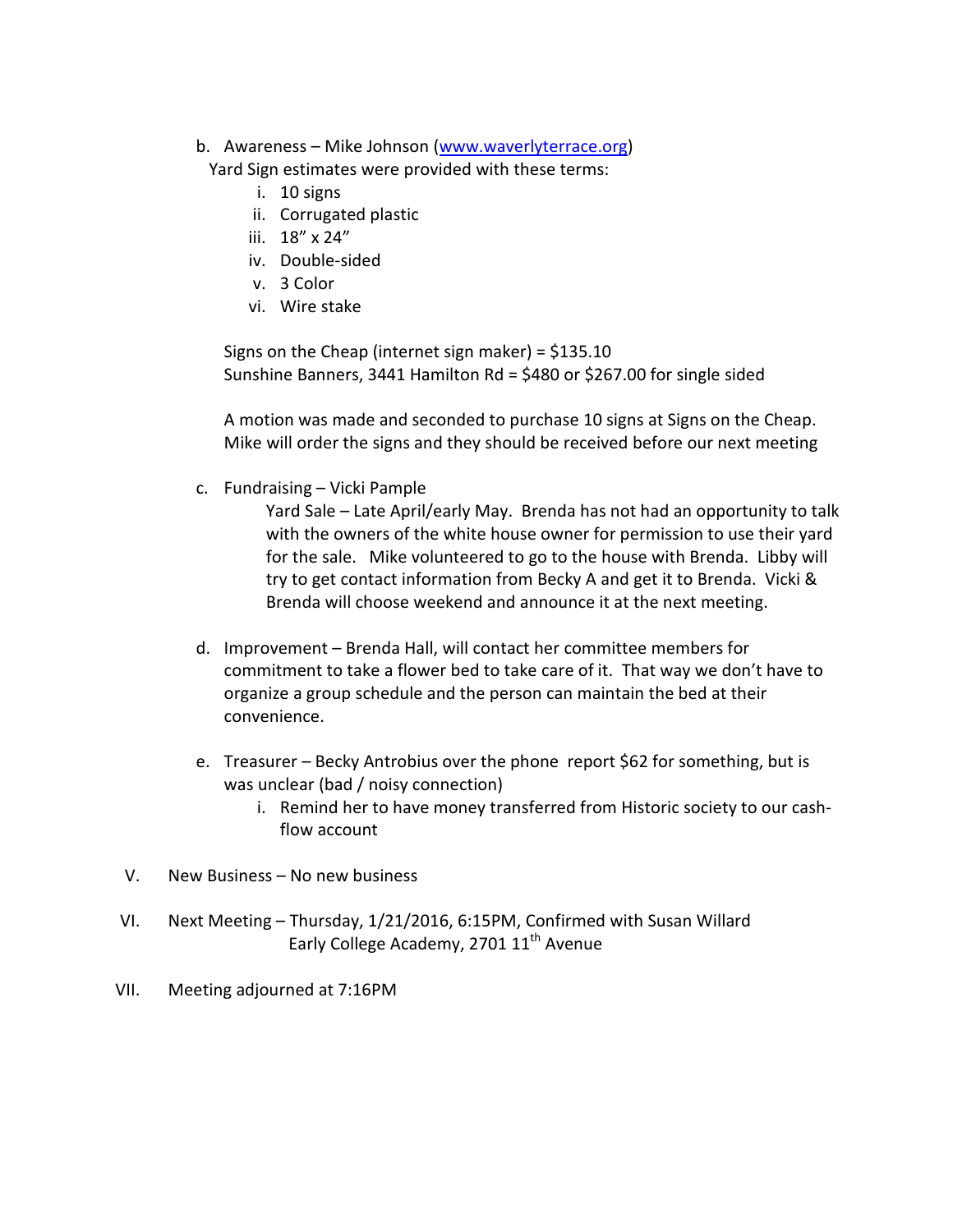---------------------------------- Last Meeting Minutes --------------------------------------

Waverly Terrace Historic Neighborhood Association ("WTHNA") Meeting Minutes 11/19, 2015, 6:15PM at the Early College Academy School Attending: Libby Smith, Brenda Hall, Dianne Armstrong, Karen Holloman, Mike and Peri Johnson, Susan Willard, Sandra Schmidt

- I. Meeting was called to order at 6:25PM
- II. Minutes will be read at next meeting and are available on website. (Attached)
- III. Old business
	- a. Sandra asked about fund raising for old church. We will discuss in new business for 2016 plan.
	- b. Tea party for upcoming 2017 home tour. Dianne suggested we prepare a packet with house history, before and after photos, and simple food. We can charge for tea service. More information will come.
- IV. Committee Reports reports were not given since we were working on 2016 planning a. Code Enforcement – Stephanie Smith, No report given.
	- b. Awareness Mike Johnson www.waverlyterrace.org, No report given.
	- c. Fundraising Vicki Pample, No report given.
	- d. Improvement Brenda Hall, No report given.
	- e. Treasurer Becky Antrobius, No report given
- V. New Business Plans for 2016 were discussed
	- a. Neighborhood Watch & Meet and Greet first week of April. Invite the neighborhood. Serve simple refreshments. Located at the school.
		- i. Talking points Neighborhood Watch program, Yard Sale, Association Flags, etc.
		- ii. Sandra and Susan volunteered lead this.
		- iii. Mike will provide flyers for handout.
		- iv. Libby will coordinate with Neighborhood Watch & get pamphlets
	- b. Neighbor Alert system. Sandra told us about a phone app, "Remind101" for group texting and email. Susan explained how the app works. You can define different groups. Requires individual's phone number or email address to broadcast a message to the group. This is a free app. Libby made a motion and